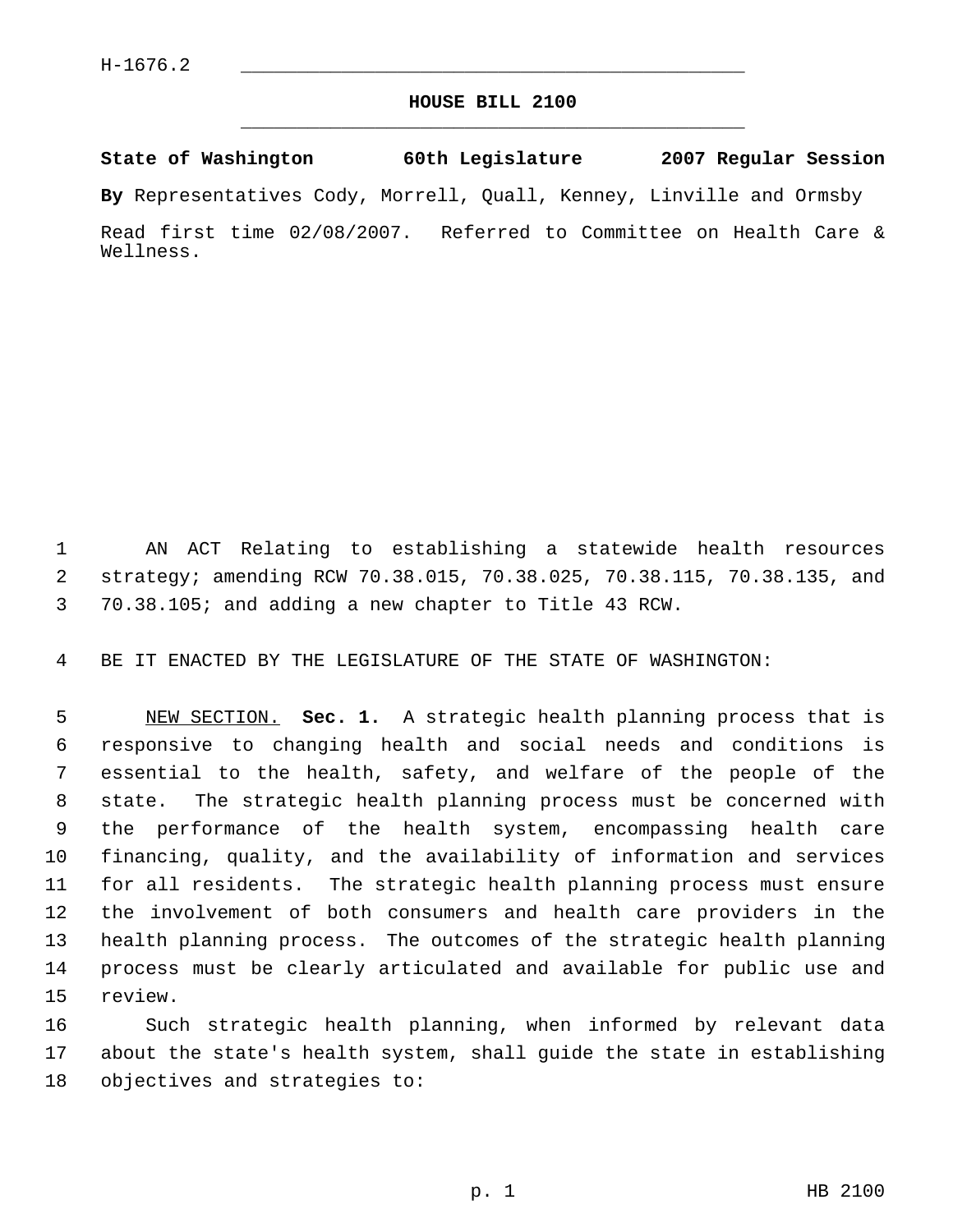(1) Promote, maintain, and assure the health of all citizens in the state;

 (2) Provide accessible health services through the maintenance of an adequate supply of health facilities and an adequate workforce;

 (3) Apply specific quality criteria and population health indicators;

(4) Recognize prevention as a high priority in health programs;

 (5) Address periodic priority issues including disaster planning, public health threats, and public safety dilemmas;

 (6) Coordinate efforts among state agencies including those tasked with facility, services, and professional provider licensing; state and federal reimbursement; health service utilization data systems; and other functions relevant to health planning;

 (7) Recognize the close interrelationship of health planning concerns and emphasize health care expenditure control, including cost-16 effectiveness and cost-benefit analysis;

(8) Integrate criteria for evidence-based medicine; and

 (9) Regularly evaluate the impact of capacity management on health service expenditures, access, quality, and innovation.

 NEW SECTION. **Sec. 2.** The definitions in this section apply throughout this chapter unless the context clearly requires otherwise.

 (1) "Commission" means the Washington health resource strategy commission.

 (2) "Health care provider" means an individual who holds a license issued by a disciplining authority identified in RCW 18.130.040 and who practices his or her profession in a health care facility or provides a health service.

 (3) "Health facility" or "facility" means hospices licensed under chapter 70.127 RCW, hospitals licensed under chapter 70.41 RCW, rural health care facilities as defined in RCW 70.175.020, psychiatric hospitals licensed under chapter 71.12 RCW, nursing homes licensed under chapter 18.51 RCW, community mental health centers licensed under chapter 71.05 or 71.24 RCW, kidney disease treatment centers, ambulatory diagnostic, treatment, or surgical facilities, drug and alcohol treatment facilities licensed under chapter 70.96A RCW, and home health agencies licensed under chapter 70.127 RCW, and includes such facilities if owned and operated by a political subdivision,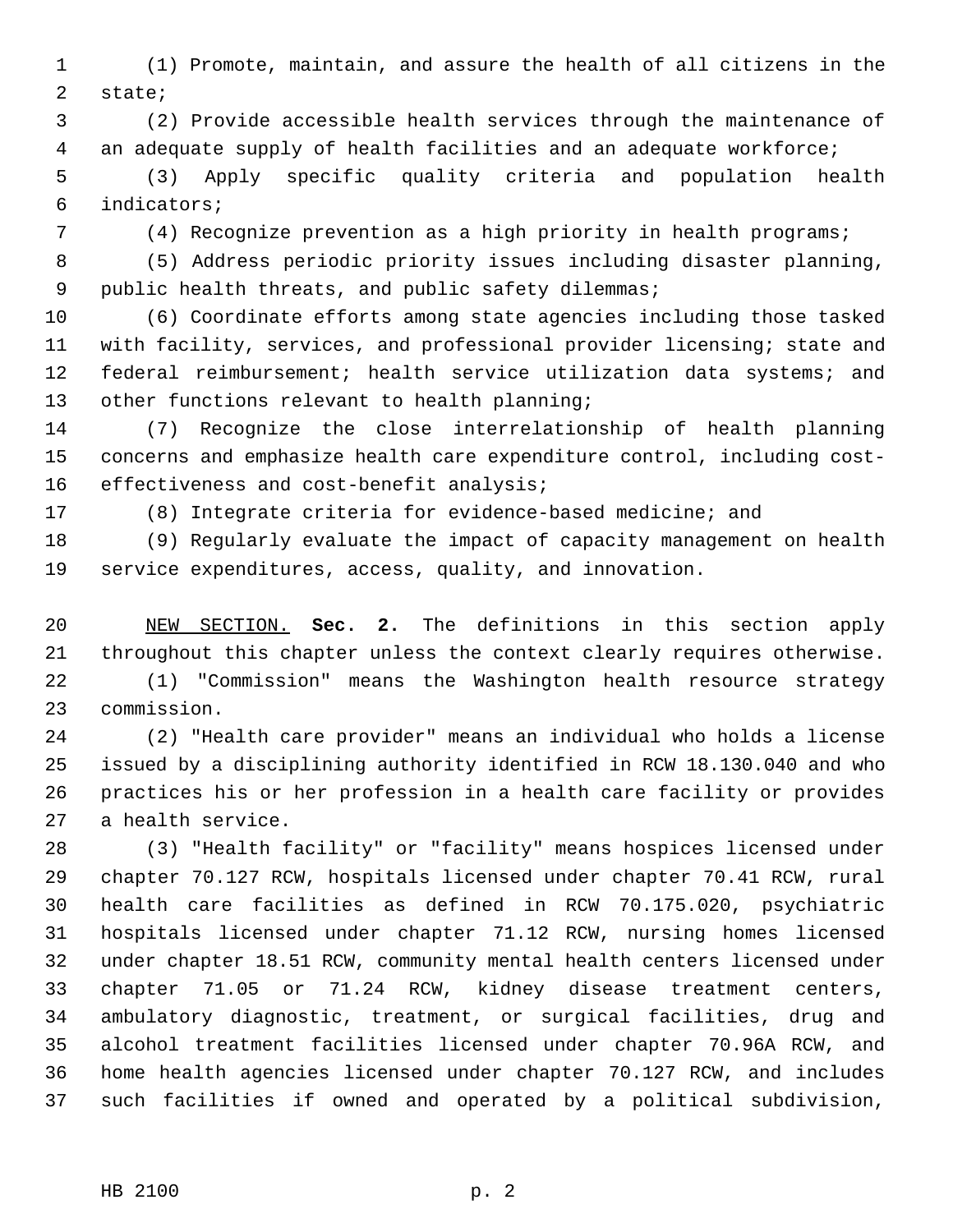including a public hospital district, or instrumentality of the state and such other facilities as required by federal law and implementing regulations.

 (3) "Health service" or "service" means that service, including primary care service, offered or provided by health care facilities and health care providers relating to the prevention, cure, or treatment of illness, injury, or disease.

 (4) "Office" means the office of strategic health resource coordination.

(5) "Strategy" means the statewide health resources strategy.

 NEW SECTION. **Sec. 3.** (1) The office of strategic health resource coordination is created in the office of the governor. The office shall serve as a coordinating body for public and private efforts to improve quality in health care, promote cost-effectiveness in health care, and plan health facility and health service availability. In addition, the office shall facilitate access to health care data collected by public and private organizations as needed to conduct its planning responsibilities.

(2) The office shall:

 (a) Assist the commission with its strategic health planning responsibilities and the preparation of the strategy;

 (b) Develop a computerized system for accessing, analyzing, and disseminating data relevant to strategic health planning responsibilities. The office may contract with an organization to create the computerized system capable of meeting the needs of the office;

 (c) Maintain access to deidentified data collected and stored by any public and private organizations as necessary to support the planning responsibilities of the commission, including state-purchased health care program data, hospital discharge data, and private efforts to collect utilization and claims-related data. The office is authorized to enter into any data sharing agreements and contractual arrangements necessary to obtain data or to distribute data. Among the sources of deidentified data that the office may access are any databases established pursuant to the recommendations of the health information infrastructure advisory board established by chapter 261, laws of 2005. The office may store limited data sets as necessary to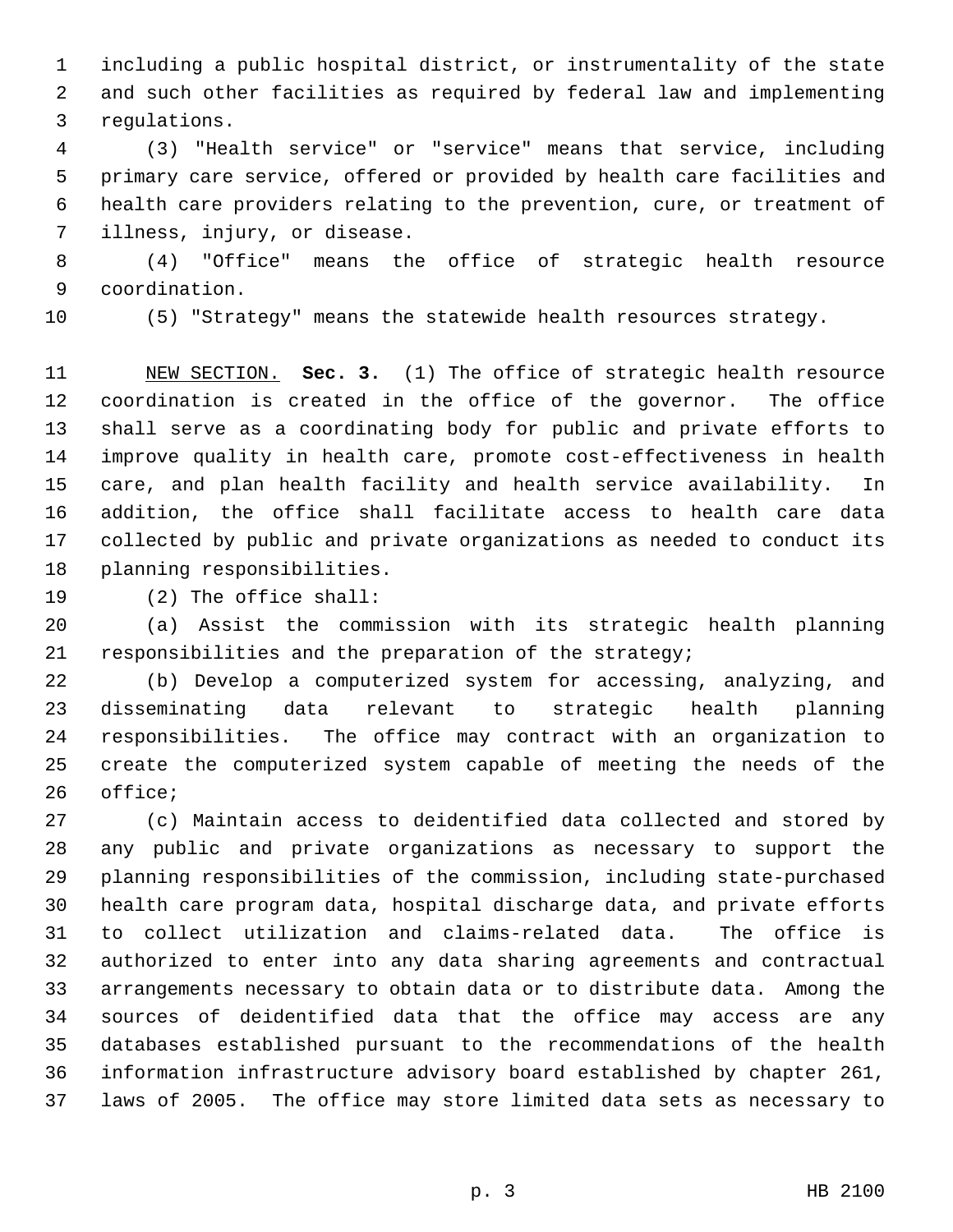support its activities. Unless specifically authorized, the office shall not collect data directly from the records of health care providers and health care facilities, but shall make use of databases that have already collected such information;

 (d) Conduct research and analysis or arrange for research and analysis projects to be conducted by public or private organizations to further the purposes of the commission;

(e) Provide administrative and technical support to the commission.

 NEW SECTION. **Sec. 4.** (1) The health resource strategy commission is created consisting of seventeen members appointed by the governor. The commission shall be comprised of members from geographically diverse regions of the state and shall include:

(a) Three health economists or health planners;

14 (b) Three representatives of nongovernment health care purchasers;

(c) One representative of the department of health;

 (d) One representative of the department of social and health services;

(e) One representative of the health care authority;

(f) One representative of the office of the insurance commissioner;

(g) One representative of acute care facilities;

(h) One representative of long-term care facilities;

(i) One representative of health care providers;

(j) One representative of a federally recognized Indian tribe; and

(k) Four representatives of health care consumers.

 (2) Members of the initial commission may be appointed to staggered terms of one to four years, and thereafter all terms of appointment are for four years. No member may serve more than two consecutive full terms. Each member shall hold office until a successor is appointed. In appointing members, the governor shall make reasonable efforts to select individuals with experience with health planning or health economics. Members of the commission shall be compensated in accordance with RCW 43.03.250 and shall be reimbursed for their travel expenses while on official business in accordance with RCW 43.03.050 and 43.03.060. The commission shall elect a chair from its members to serve for a term of one year or until a successor is elected. Meetings of the commission shall be at the call of the chair.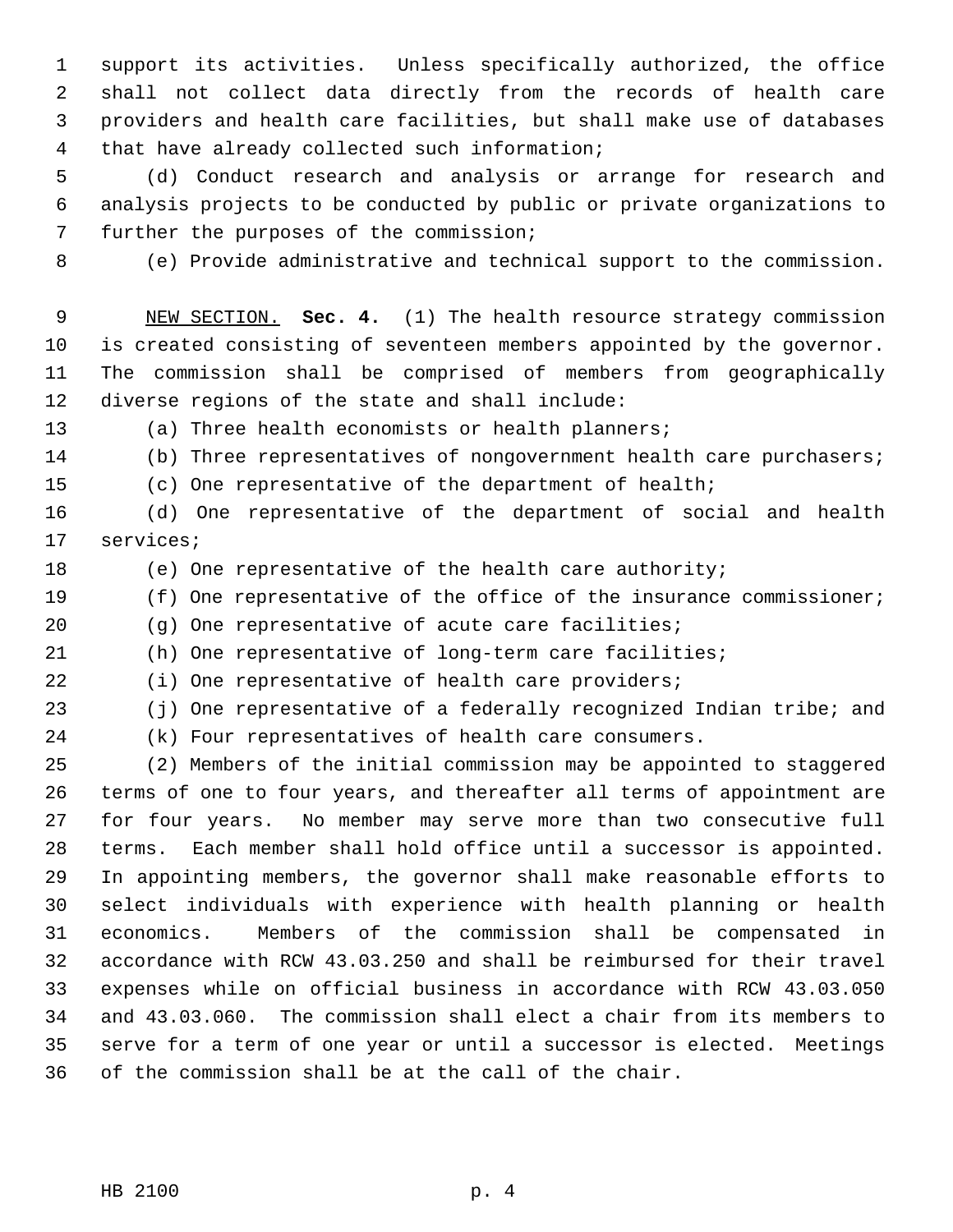NEW SECTION. **Sec. 5.** (1) The commission shall develop a statewide health resources strategy. The strategy shall establish statewide health planning policies and goals related to the availability of health care facilities and services, quality of care, and cost of care. The strategy shall identify needs according to geographic regions suitable for comprehensive health planning as designated by the commission.

 (2) The development of the strategy shall consider the following general goals and principles:

 (a) That the structural limitations of health care financing limit the effect of free market competition and raise the need for carefully tailored government planning and regulation to control costs, utilization, and distribution of health care services and facilities;

 (b) That excess capacity of health services and facilities place considerable economic burden on the public who pay for the construction and operation of these facilities as patients, health insurance purchasers, carriers, and taxpayers;

 (c) That the development and ongoing maintenance of current and accurate health care information and statistics related to cost and quality of health care, as well as projections of need for health facilities and services, are essential to effective strategic health planning; and

 (d) That an informed understanding of the state's health system can promote the development of a competitive health care system that is affordable, offers high quality services, and operates in a cost-effective manner.

(3) The strategy shall include:

(a) A health system assessment and objectives component that:

 (i) Describes state and regional population demographics, health status indicators, and trends in health status and health care needs; and

 (ii) Identifies key policy objectives for the state health system related to access to care, health outcomes, quality, and cost-effectiveness;

 (b) A health care facilities and services plan that shall assess the demand for health care facilities and services to inform state health planning efforts and direct certificate of need determinations. The plan shall include: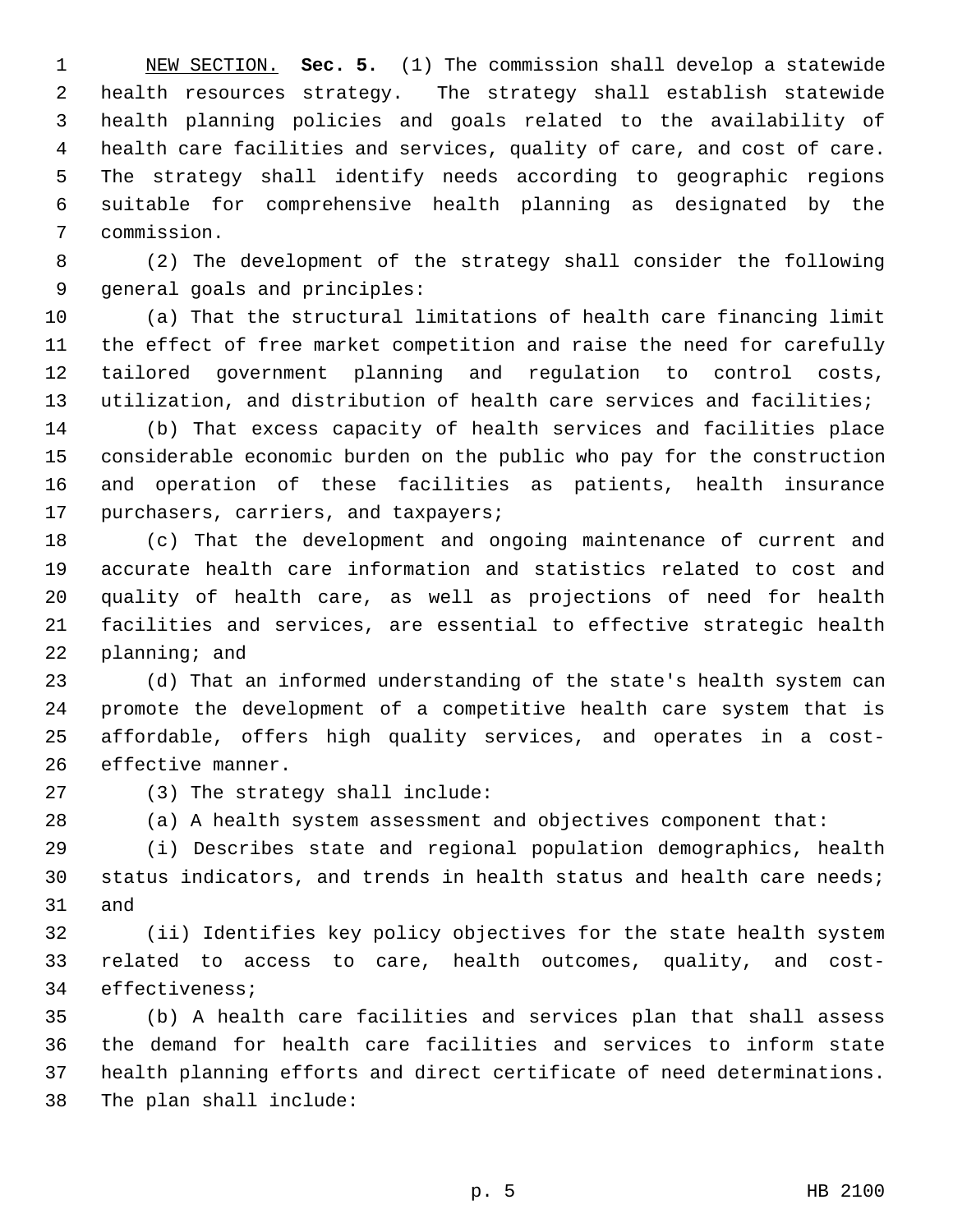(i) An inventory of each geographic region's existing health care facilities and services;

 (ii) Projections of need for each category of health care facility and service, including those subject to certificate of need;

 (iii) Policies to guide the addition of new or expanded health care facilities and services to promote the use of quality, evidence-based, cost-effective health care delivery options, including any recommendations for criteria, standards, and methods relevant to the 9 certificate of need review process; and

 (iv) An assessment of the availability of health care providers, public health resources, transportation infrastructure, and other considerations necessary to support the needed health care facilities and services in each region;

 (c) A health care data resource plan that identifies data elements necessary to properly conduct planning activities and to review certificate of need applications, including data related to inpatient and outpatient utilization and outcomes information, and financial and utilization information related to charity care, quality, and cost. The plan shall inventory existing data resources, both public and private, that store and disclose information relevant to the health planning process, including information necessary to conduct certificate of need activities pursuant to chapter 70.38 RCW. The plan shall identify any deficiencies in the inventory of existing data resources and the data necessary to conduct comprehensive health planning activities. The plan may recommend that the office be authorized to access existing data sources and conduct appropriate analyses of such data or that other agencies expand their data collection activities as statutory authority permits. The plan may identify any computing infrastructure deficiencies that impede the proper storage, transmission, and analysis of health planning data. The plan shall provide recommendations for increasing the availability of data related to health planning to provide greater community involvement in the health planning process and consistency in data used for certificate of need applications and determinations;

 (d) An assessment of emerging trends in health care delivery and technology as they relate to access to health care facilities and services, quality of care, and costs of care. The assessment shall recommend any changes to the scope of health care facilities and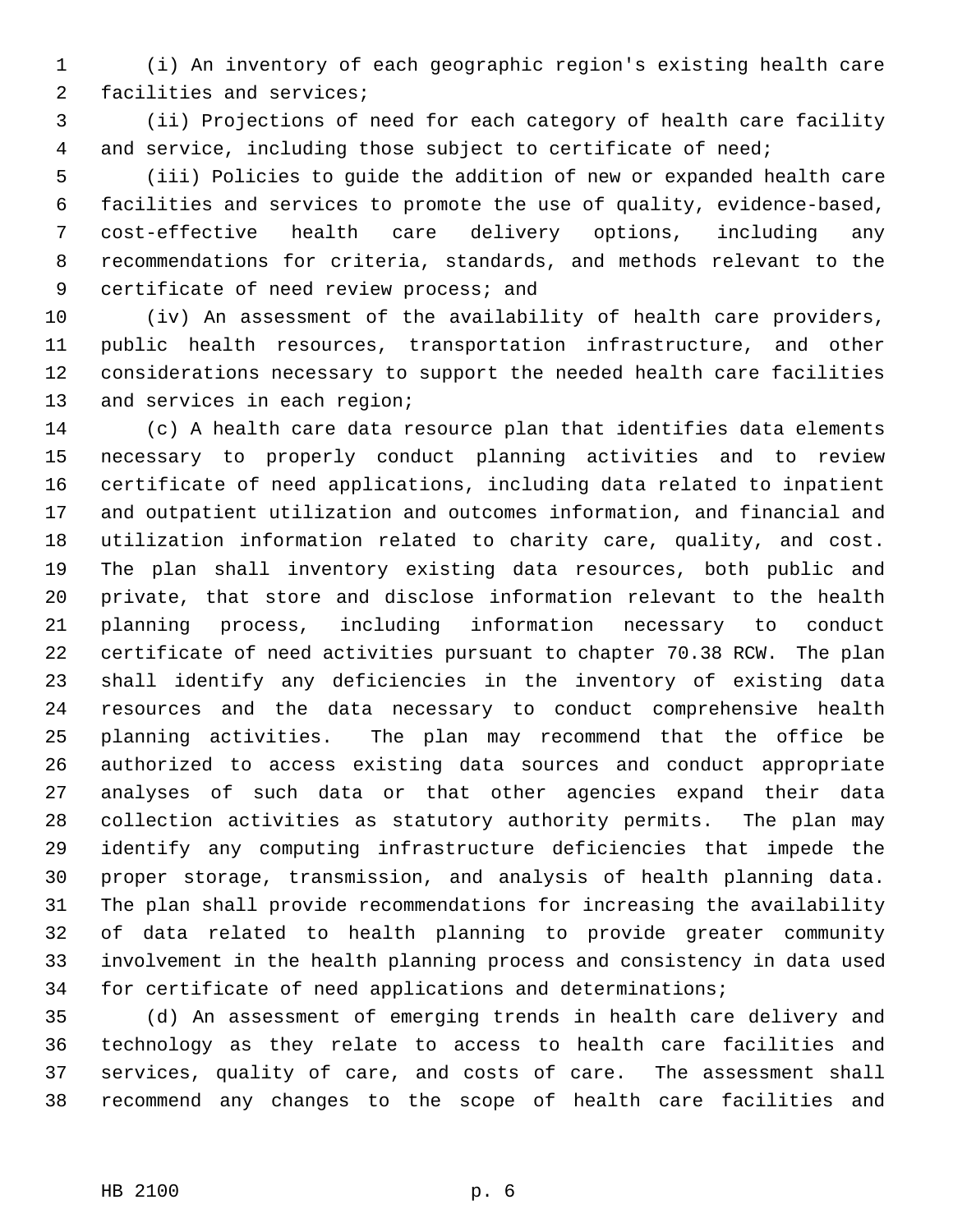services covered by the certificate of need program that may be warranted by these emerging trends. In addition, the assessment may recommend any changes to criteria used by the department to review certificate of need applications, as necessary;

 (e) A rural health resource plan to assess the availability of health resources in rural areas of the state, assess the unmet needs of these communities, and evaluate how federal and state reimbursement policies can be modified, if necessary, to more efficiently and effectively meet the health care needs of rural communities. The plan shall consider the unique health care needs of rural communities, the adequacy of the rural health workforce, and transportation needs for accessing appropriate care.

 (4) The commission shall submit the final strategy to the governor by January 1, 2009. Every two years the commission shall submit a strategy. The health care facilities and services plan as it pertains to a distinct geographic planning region may be updated by individual categories on a rotating, biannual schedule.

 (5) The commission shall hold at least one public hearing and allow opportunity to submit written comments prior to the issuance of the initial strategy or an updated strategy. A public hearing shall be held prior to issuing a draft of an updated health care facilities and services plan, and another public hearing shall be held before final adoption of an updated health care facilities and services plan. Any hearing related to updating a health care facilities and services plan for a specific planning region shall be held in that region with sufficient notice to the public and an opportunity to comment.

 NEW SECTION. **Sec. 6.** The commission shall submit the strategy to the department of health to direct its activities related to the certificate of need review program under chapter 70.38 RCW. As the health care facilities and services plan is updated for any specific geographic planning region, the commission shall submit that plan to the department of health to direct its activities related to the certificate of need review program under chapter 70.38 RCW. The commission shall not issue determinations of the merits of specific project proposals submitted by applicants for certificates of need.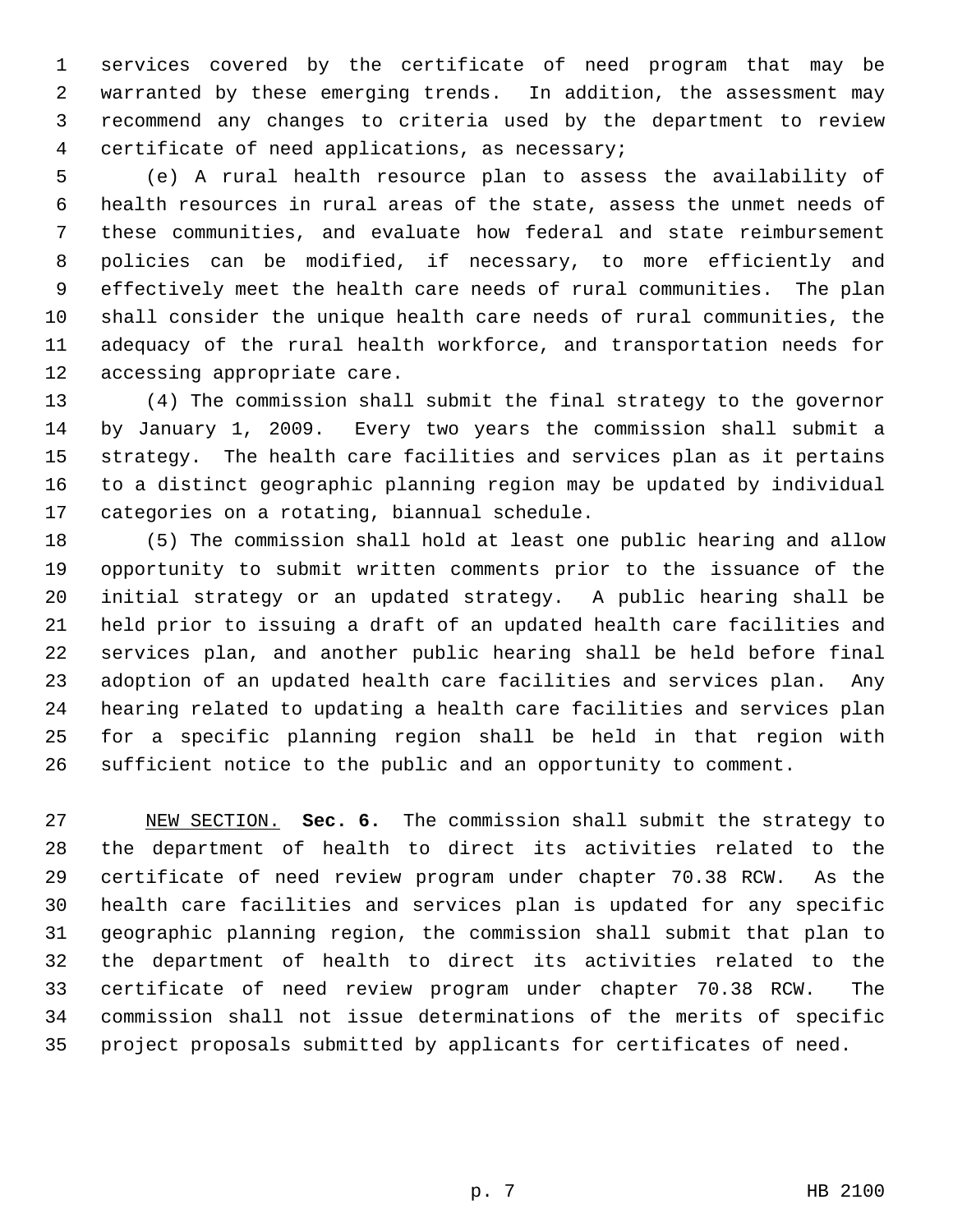NEW SECTION. **Sec. 7.** (1) The office may respond to requests for data and other information from its computerized system for special studies and analysis consistent with requirements for confidentiality of patient, provider, and facility-specific records. The office may require requestors to pay any or all of the reasonable costs associated with such requests that might be approved.

 (2) Data elements related to the identification of individual patient's, provider's, and facility's care outcomes are confidential, are exempt from RCW 42.56.030 through 42.56.570 and 42.17.350 through 42.17.450, and are not subject to discovery by subpoena or admissible as evidence.

 **Sec. 8.** RCW 70.38.015 and 1989 1st ex.s. c 9 s 601 are each amended to read as follows:

It is declared to be the public policy of this state:

15 (1) That strategic health planning  $((\text{te}))$  efforts must be supported 16 by appropriately tailored regulatory activities that can effectuate the 17 goals and principles of the statewide health resources strategy developed pursuant to chapter 43.-- RCW (sections 1 through 7 of this 19 act). The realization of such strategic health planning can promote, 20 maintain, and assure the health of all citizens in the state,  $((\pm \theta))$  provide accessible health services, health manpower, health facilities, 22 and other resources while controlling ((excessive)) increases in costs, 23 and  $((\pm \theta))$  recognize prevention as a high priority in health 24 programs( $\sqrt{7}$  is essential to the health, safety, and welfare of the people of the state. Health planning should be responsive to changing health and social needs and conditions. Involvement in health planning from both consumers and providers throughout the state should be 28 encouraged));

29 (2) ((That the development of health services and resources, including the construction, modernization, and conversion of health facilities, should be accomplished in a planned, orderly fashion, consistent with identified priorities and without unnecessary 33 duplication or fragmentation)) That the certificate of need program is a component of a health planning regulatory process that is consistent with the statewide health resources strategy and public policy goals 36 that are clearly articulated and regularly updated;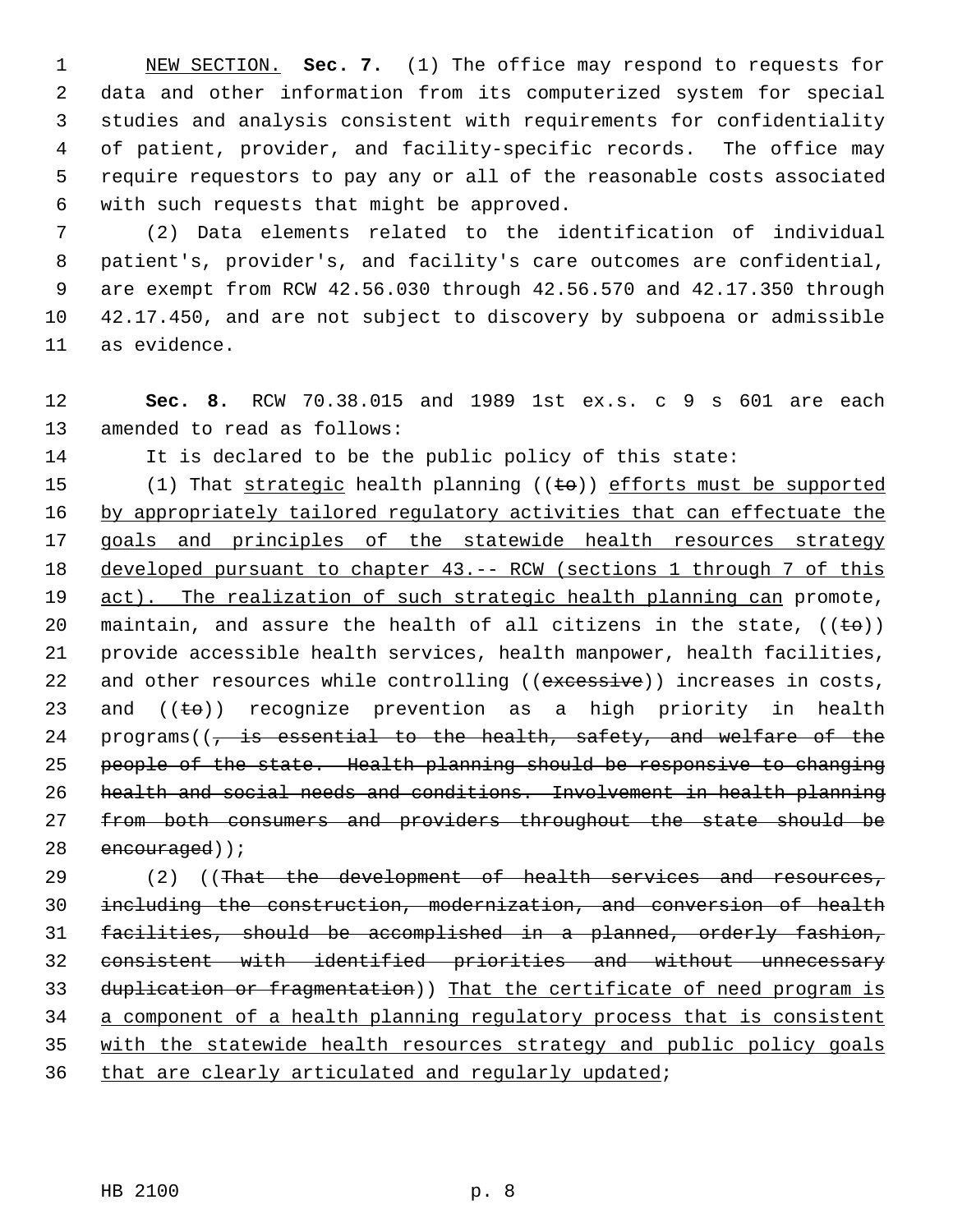(3) That the development and maintenance of adequate health care information, statistics and projections of need for health facilities and services is essential to effective health planning and resources development;

 (4) That the development of nonregulatory approaches to health care cost containment should be considered, including the strengthening of price competition; and

 (5) That health planning should be concerned with public health and health care financing, access, and quality, recognizing their close interrelationship and emphasizing cost control of health services, including cost-effectiveness and cost-benefit analysis.

 **Sec. 9.** RCW 70.38.025 and 2000 c 175 s 22 are each amended to read as follows:

 When used in this chapter, the terms defined in this section shall have the meanings indicated.

 (1) "Board of health" means the state board of health created pursuant to chapter 43.20 RCW.

 (2) "Capital expenditure" is an expenditure, including a force account expenditure (i.e., an expenditure for a construction project undertaken by a nursing home facility as its own contractor) which, under generally accepted accounting principles, is not properly chargeable as an expense of operation or maintenance. Where a person makes an acquisition under lease or comparable arrangement, or through donation, which would have required review if the acquisition had been made by purchase, such expenditure shall be deemed a capital expenditure. Capital expenditures include donations of equipment or facilities to a nursing home facility which if acquired directly by such facility would be subject to certificate of need review under the provisions of this chapter and transfer of equipment or facilities for less than fair market value if a transfer of the equipment or facilities at fair market value would be subject to such review. The cost of any studies, surveys, designs, plans, working drawings, specifications, and other activities essential to the acquisition, improvement, expansion, or replacement of any plant or equipment with respect to which such expenditure is made shall be included in determining the amount of the expenditure.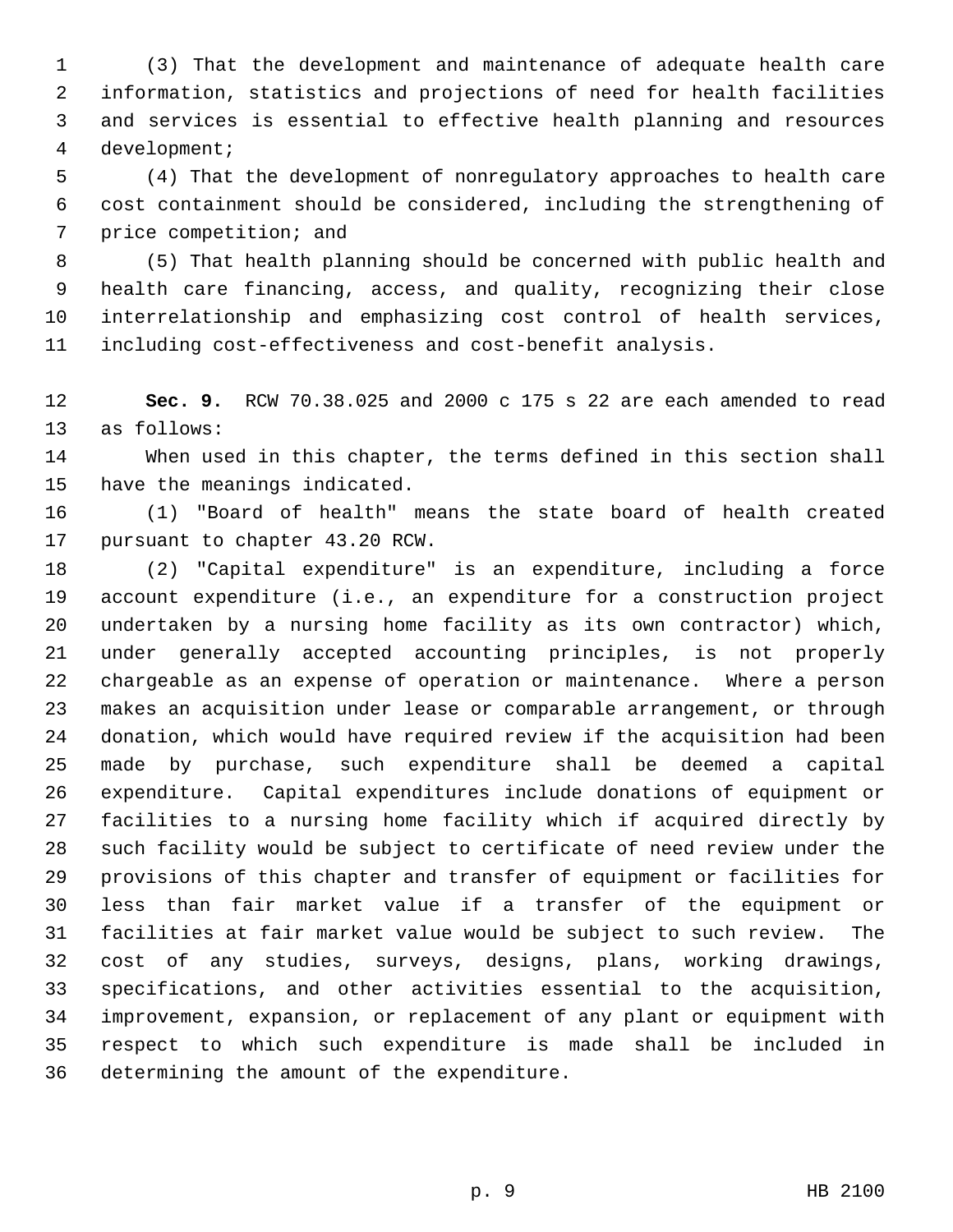(3) "Continuing care retirement community" means an entity which provides shelter and services under continuing care contracts with its members and which sponsors or includes a health care facility or a health service. A "continuing care contract" means a contract to provide a person, for the duration of that person's life or for a term in excess of one year, shelter along with nursing, medical, health- related, or personal care services, which is conditioned upon the transfer of property, the payment of an entrance fee to the provider of such services, or the payment of periodic charges for the care and services involved. A continuing care contract is not excluded from this definition because the contract is mutually terminable or because shelter and services are not provided at the same location.

(4) "Department" means the department of health.

 (5) "Expenditure minimum" means, for the purposes of the certificate of need program, one million dollars adjusted by the department by rule to reflect changes in the United States department of commerce composite construction cost index; or a lesser amount required by federal law and established by the department by rule.

 (6) "Health care facility" means hospices, hospice care centers, hospitals, psychiatric hospitals, nursing homes, kidney disease treatment centers, ambulatory surgical facilities, and home health agencies, and includes such facilities when owned and operated by a political subdivision or instrumentality of the state and such other facilities as required by federal law and implementing regulations, but does not include any health facility or institution conducted by and for those who rely exclusively upon treatment by prayer or spiritual means in accordance with the creed or tenets of any well-recognized church or religious denomination, or any health facility or institution operated for the exclusive care of members of a convent as defined in RCW 84.36.800 or rectory, monastery, or other institution operated for the care of members of the clergy. In addition, the term does not include any nonprofit hospital: (a) Which is operated exclusively to provide health care services for children; (b) which does not charge fees for such services; and (c) if not contrary to federal law as necessary to the receipt of federal funds by the state.

 (7) "Health maintenance organization" means a public or private organization, organized under the laws of the state, which: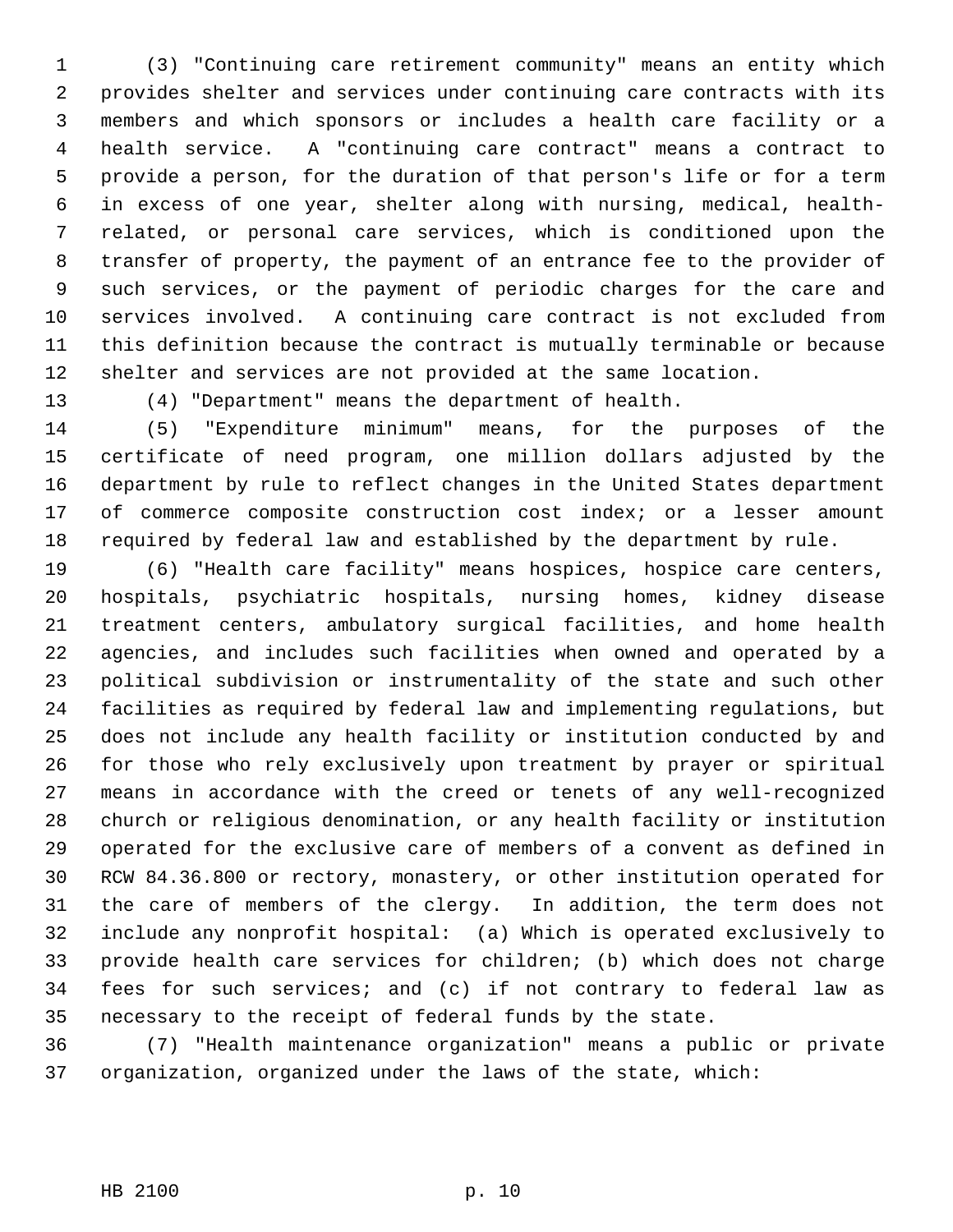(a) Is a qualified health maintenance organization under Title XIII, section 1310(d) of the Public Health Services Act; or

 (b)(i) Provides or otherwise makes available to enrolled participants health care services, including at least the following basic health care services: Usual physician services, hospitalization, laboratory, X-ray, emergency, and preventive services, and out-of-area coverage; (ii) is compensated (except for copayments) for the provision of the basic health care services listed in (b)(i) to enrolled participants by a payment which is paid on a periodic basis without regard to the date the health care services are provided and which is fixed without regard to the frequency, extent, or kind of health service actually provided; and (iii) provides physicians' services primarily (A) directly through physicians who are either employees or partners of such organization, or (B) through arrangements with individual physicians or one or more groups of physicians (organized on a group practice or individual practice basis).

 (8) "Health services" means clinically related (i.e., preventive, diagnostic, curative, rehabilitative, or palliative) services and includes alcoholism, drug abuse, and mental health services and as defined in federal law.

 (9) "Health service area" means a geographic region appropriate for effective health planning which includes a broad range of health services.

 (10) "Person" means an individual, a trust or estate, a partnership, a corporation (including associations, joint stock companies, and insurance companies), the state, or a political subdivision or instrumentality of the state, including a municipal corporation or a hospital district.

 (11) "Provider" generally means a health care professional or an organization, institution, or other entity providing health care but the precise definition for this term shall be established by rule of the department, consistent with federal law.

 (12) "Public health" means the level of well-being of the general population; those actions in a community necessary to preserve, protect, and promote the health of the people for which government is responsible; and the governmental system developed to guarantee the preservation of the health of the people.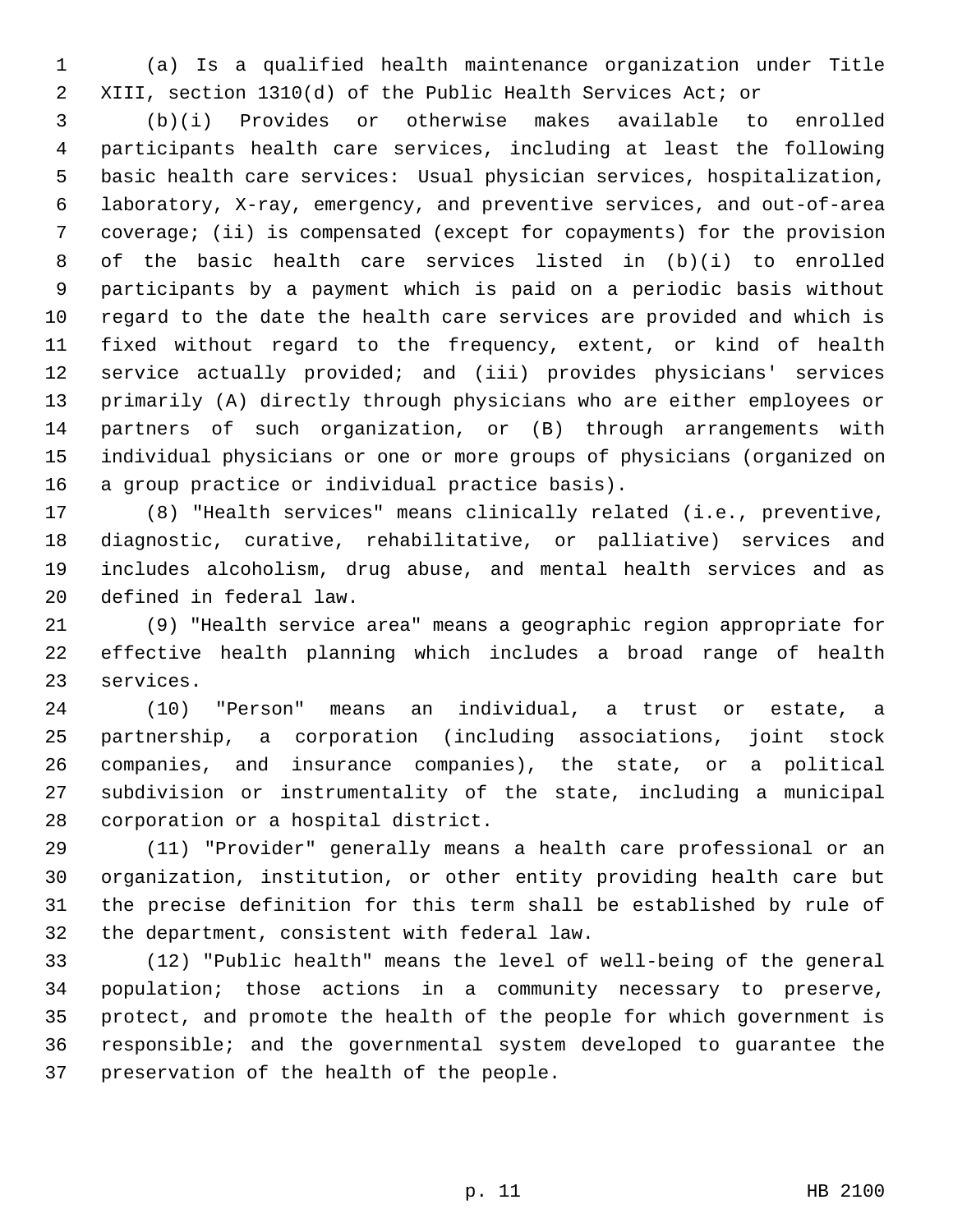(13) "Secretary" means the secretary of health or the secretary's designee.

 (14) "Statewide health resource strategy" or "strategy" means the 4 statewide health resource strategy developed by the Washington health 5 resource strategy commission pursuant to chapter 43. -- RCW (sections 1 through 7 of this act).

 (15) "Tertiary health service" means a specialized service that meets complicated medical needs of people and requires sufficient patient volume to optimize provider effectiveness, quality of service, and improved outcomes of care.

11 (( $\left(\frac{15}{15}\right)$ ) (16) "Hospital" means any health care institution which is 12 required to qualify for a license under RCW 70.41.020( $(\frac{2}{2})$ ); or as a psychiatric hospital under chapter 71.12 RCW.

 **Sec. 10.** RCW 70.38.115 and 1996 c 178 s 22 are each amended to read as follows:

 (1) Certificates of need shall be issued, denied, suspended, or revoked by the designee of the secretary in accord with the provisions of this chapter and rules of the department which establish review procedures and criteria for the certificate of need program.

 (2) Criteria for the review of certificate of need applications, except as provided in subsection (3) of this section for health maintenance organizations, shall include but not be limited to consideration of the following:

 (a) The need that the population served or to be served by such services has for such services;

 (b) The availability of less costly or more effective alternative methods of providing such services;

 (c) The financial feasibility and the probable impact of the proposal on the cost of and charges for providing health services in the community to be served;

(d) In the case of health services to be provided,

 (i) the availability of alternative uses of project resources for the provision of other health services,

 (ii) the extent to which such proposed services will be accessible to all residents of the area to be served, and

 (iii) the need for and the availability in the community of services and facilities for osteopathic physicians and surgeons and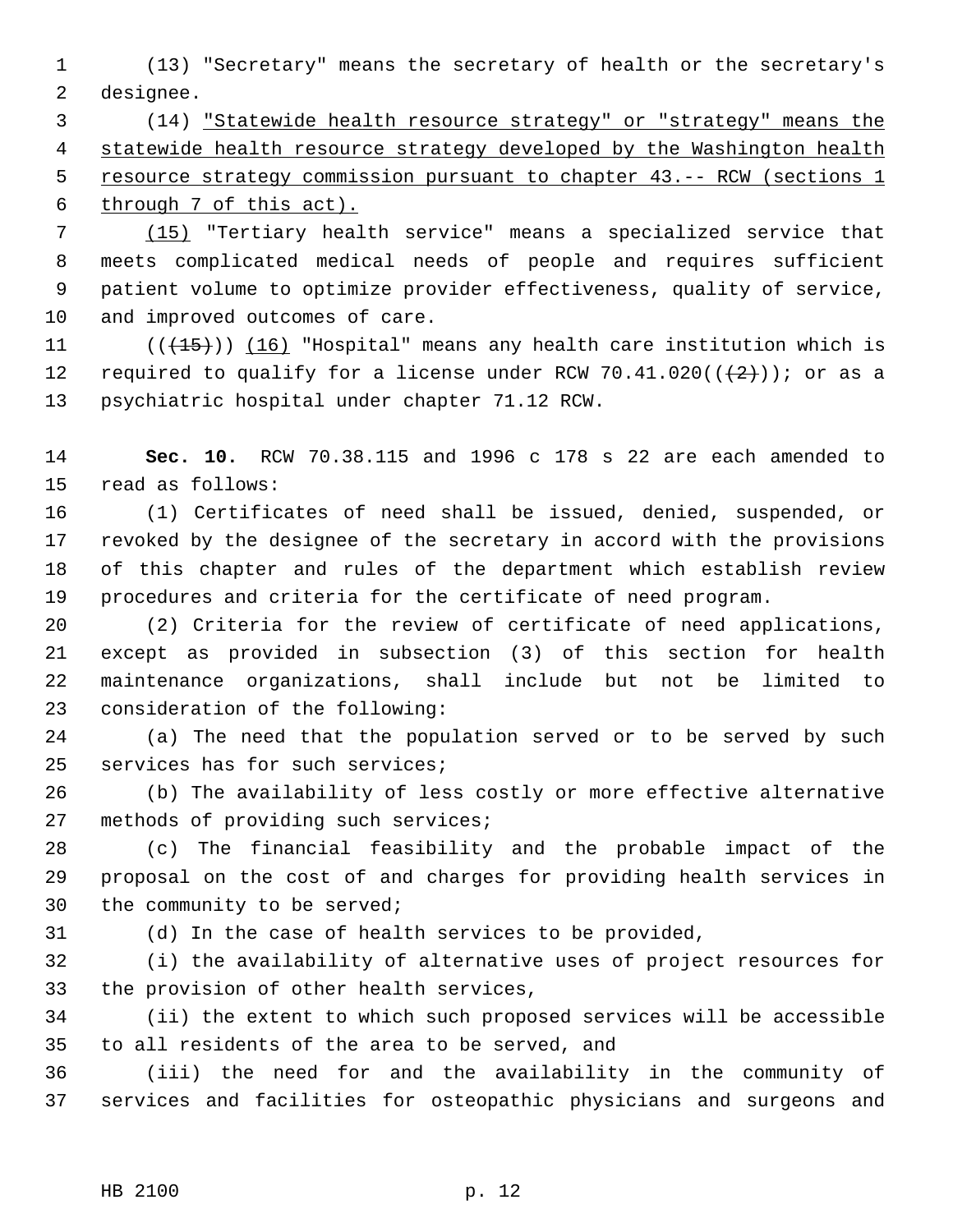allopathic physicians and their patients. The department shall consider the application in terms of its impact on existing and proposed institutional training programs for doctors of osteopathic medicine and surgery and medicine at the student, internship, and residency training levels;

 (e) In the case of a construction project, the costs and methods of the proposed construction, including the cost and methods of energy provision, and the probable impact of the construction project reviewed (i) on the cost of providing health services by the person proposing such construction project and (ii) on the cost and charges to the public of providing health services by other persons;

 (f) The special needs and circumstances of osteopathic hospitals, nonallopathic services and children's hospitals;

 (g) Improvements or innovations in the financing and delivery of health services which foster cost containment and serve to promote quality assurance and cost-effectiveness;

 (h) In the case of health services proposed to be provided, the efficiency and appropriateness of the use of existing services and facilities similar to those proposed;

 (i) In the case of existing services or facilities, the quality of 21 care provided by such services or facilities in the past;

 (j) In the case of hospital certificate of need applications, whether the hospital meets or exceeds the regional average level of 24 charity care, as determined by the secretary; and

(k) In the case of nursing home applications:

 (i) The availability of other nursing home beds in the planning area to be served; and

 (ii) The availability of other services in the community to be served. Data used to determine the availability of other services will include but not be limited to data provided by the department of social and health services.

 (3) A certificate of need application of a health maintenance organization or a health care facility which is controlled, directly or indirectly, by a health maintenance organization, shall be approved by the department if the department finds:

 (a) Approval of such application is required to meet the needs of the members of the health maintenance organization and of the new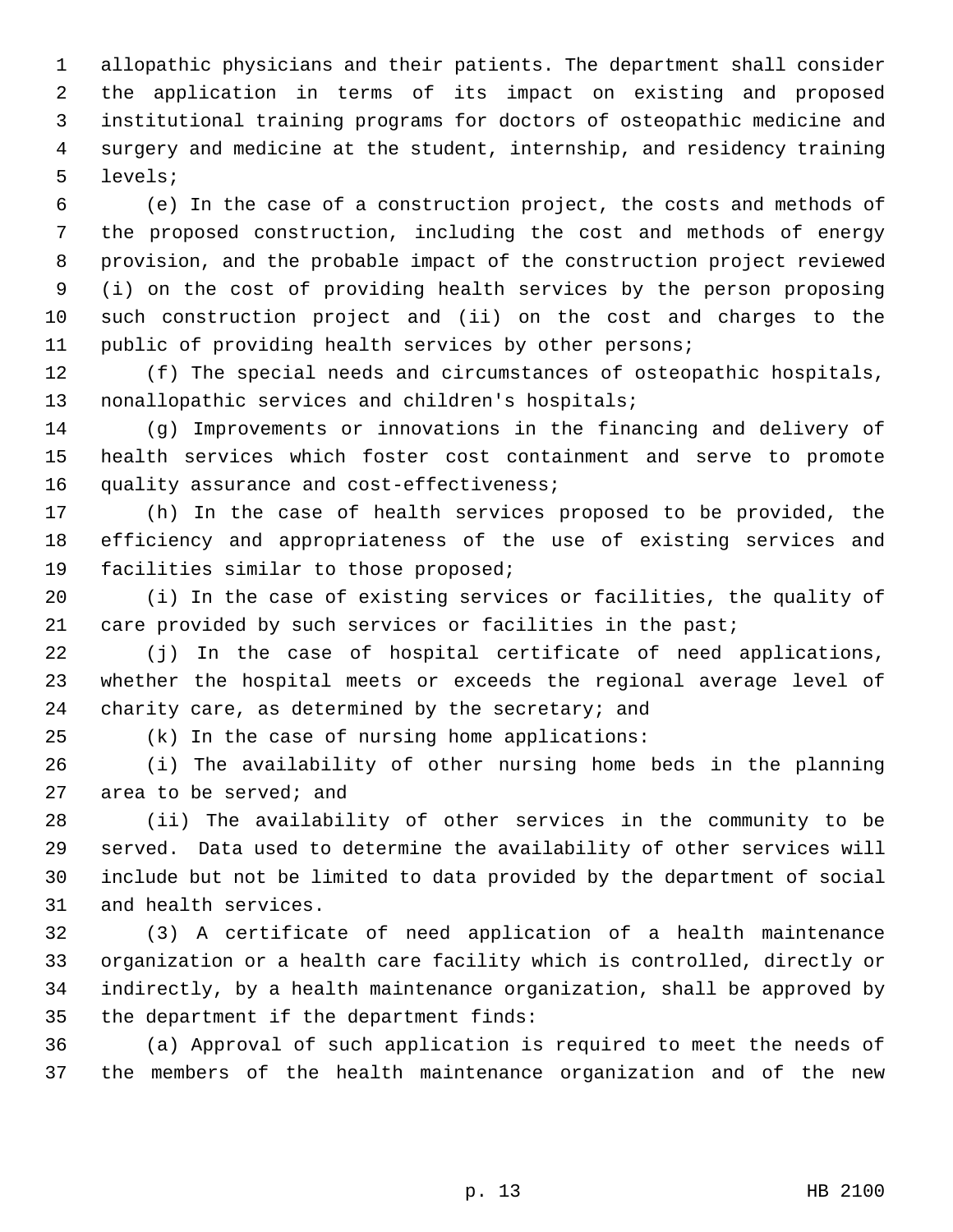members which such organization can reasonably be expected to enroll; and

 (b) The health maintenance organization is unable to provide, through services or facilities which can reasonably be expected to be available to the organization, its health services in a reasonable and cost-effective manner which is consistent with the basic method of operation of the organization and which makes such services available on a long-term basis through physicians and other health professionals associated with it.

 A health care facility, or any part thereof, with respect to which a certificate of need was issued under this subsection may not be sold or leased and a controlling interest in such facility or in a lease of such facility may not be acquired unless the department issues a certificate of need approving the sale, acquisition, or lease.

 (4) ((Until the final expiration of the state health plan as provided under RCW 70.38.919, the decision of the department on a certificate of need application shall be consistent with the state health plan in effect, except in emergency circumstances which pose a 19 threat to the public health.)) Effective January 1, 2009, certificate 20 of need determinations must be consistent with the statewide health resources strategy developed pursuant to section 5 of this act, including any health planning policies and goals identified in the 23 statewide health resources strategy in effect at the time of 24 application. The department may waive specific terms of the strategy if the applicant demonstrates that consistency with those terms will 26 create an undue burden on the population that a particular project would serve, or in emergency circumstances which pose a threat to public health.

 (5) The department in making its final decision may issue a conditional certificate of need if it finds that the project is justified only under specific circumstances. The conditions shall directly relate to the project being reviewed. The conditions may be released if it can be substantiated that the conditions are no longer valid and the release of such conditions would be consistent with the purposes of this chapter.

36  $((\langle 5 \rangle))$  (6) Criteria adopted for review in accordance with subsection (2) of this section may vary according to the purpose for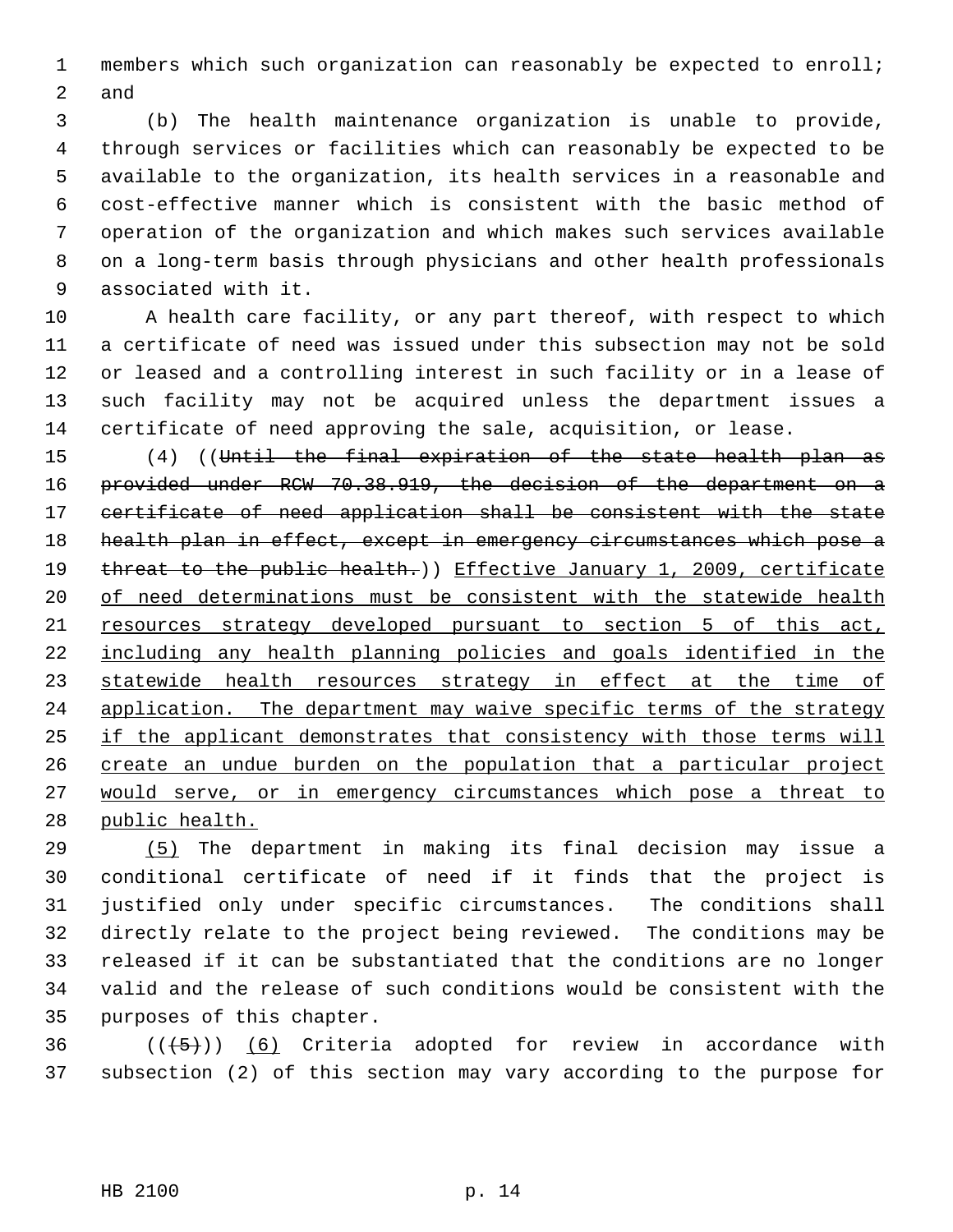which the particular review is being conducted or the type of health service reviewed.

 (( $(6)$ )) (7) The department shall specify information to be required for certificate of need applications. Within fifteen days of receipt of the application, the department shall request additional information considered necessary to the application or start the review process. Applicants may decline to submit requested information through written notice to the department, in which case review starts on the date of receipt of the notice. Applications may be denied or limited because of failure to submit required and necessary information.

 $((+7)^{n})$  (8) Concurrent review is for the purpose of comparative analysis and evaluation of competing or similar projects in order to determine which of the projects may best meet identified needs. Categories of projects subject to concurrent review include at least new health care facilities, new services, and expansion of existing health care facilities. The department shall specify time periods for the submission of applications for certificates of need subject to concurrent review, which shall not exceed ninety days. Review of concurrent applications shall start fifteen days after the conclusion of the time period for submission of applications subject to concurrent review. Concurrent review periods shall be limited to one hundred fifty days, except as provided for in rules adopted by the department authorizing and limiting amendment during the course of the review, or for an unresolved pivotal issue declared by the department.

 (( $(8)$ )) (9) Review periods for certificate of need applications other than those subject to concurrent review shall be limited to ninety days. Review periods may be extended up to thirty days if needed by a review agency, and for unresolved pivotal issues the department may extend up to an additional thirty days. A review may be extended in any case if the applicant agrees to the extension.

 $((+9))$  (10) The department or its designee, shall conduct a public hearing on a certificate of need application if requested unless the review is expedited or subject to emergency review. The department by rule shall specify the period of time within which a public hearing must be requested and requirements related to public notice of the hearing, procedures, recordkeeping and related matters.

(( $(10)$ )) (11)(a) Any applicant denied a certificate of need or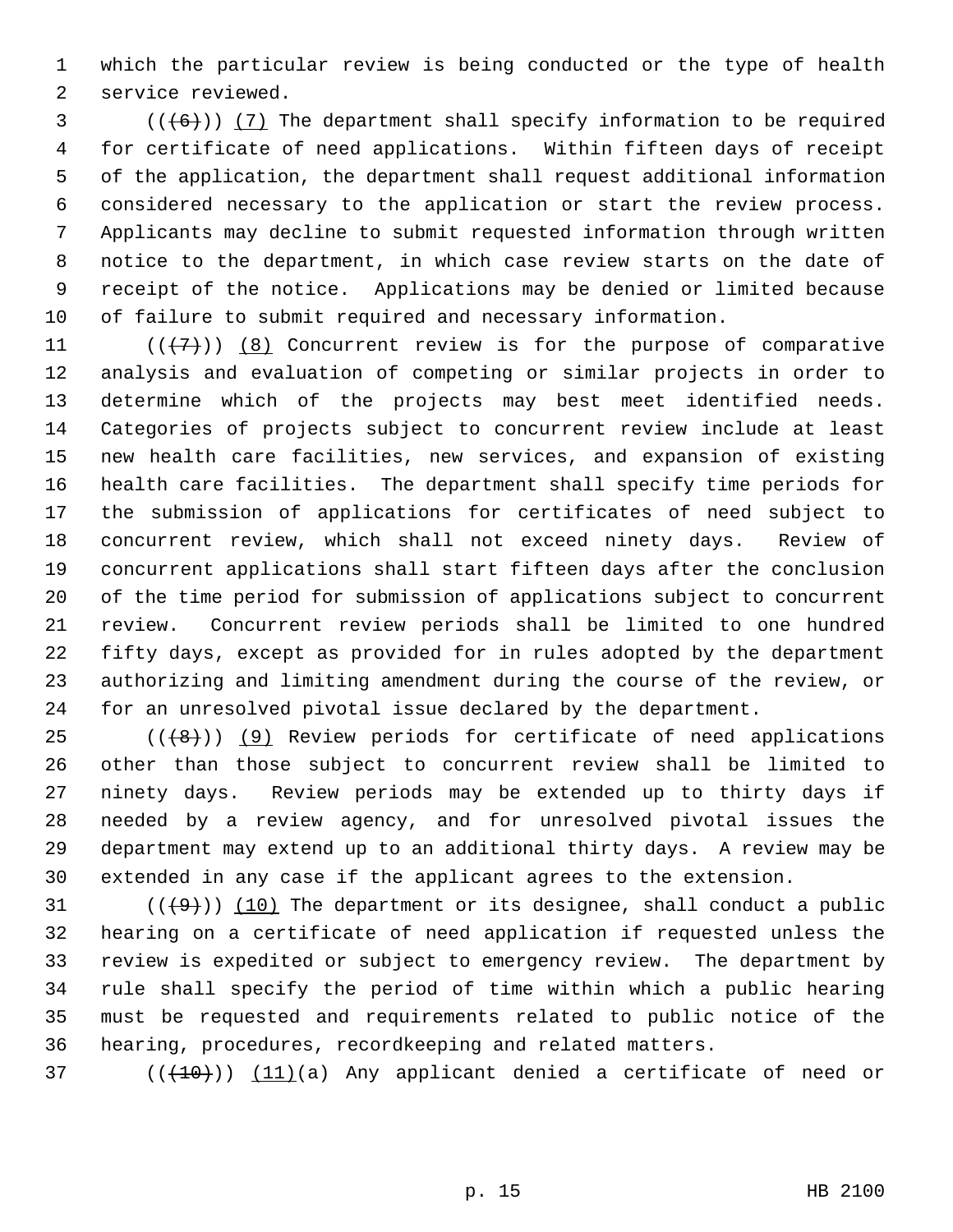whose certificate of need has been suspended or revoked has the right to an adjudicative proceeding. The proceeding is governed by chapter 34.05 RCW, the Administrative Procedure Act.

 (b) Any health care facility or health maintenance organization that: (i) Provides services similar to the services provided by the applicant and under review pursuant to this subsection; (ii) is located within the applicant's health service area; and (iii) testified or submitted evidence at a public hearing held pursuant to subsection  $((+9))$   $(10)$  of this section, shall be provided an opportunity to present oral or written testimony and argument in a proceeding under this subsection: PROVIDED, That the health care facility or health maintenance organization had, in writing, requested to be informed of the department's decisions.

 (c) If the department desires to settle with the applicant prior to the conclusion of the adjudicative proceeding, the department shall so inform the health care facility or health maintenance organization and afford them an opportunity to comment, in advance, on the proposed settlement.

19  $((+11))$   $(12)$  An amended certificate of need shall be required for the following modifications of an approved project:

(a) A new service requiring review under this chapter;

 (b) An expansion of a service subject to review beyond that originally approved;

(c) An increase in bed capacity;

 (d) A significant reduction in the scope of a nursing home project without a commensurate reduction in the cost of the nursing home project, or a cost increase (as represented in bids on a nursing home construction project or final cost estimates acceptable to the person to whom the certificate of need was issued) if the total of such increases exceeds twelve percent or fifty thousand dollars, whichever is greater, over the maximum capital expenditure approved. The review of reductions or cost increases shall be restricted to the continued conformance of the nursing home project with the review criteria pertaining to financial feasibility and cost containment.

35  $((+12))$   $(13)$  An application for a certificate of need for a nursing home capital expenditure which is determined by the department to be required to eliminate or prevent imminent safety hazards or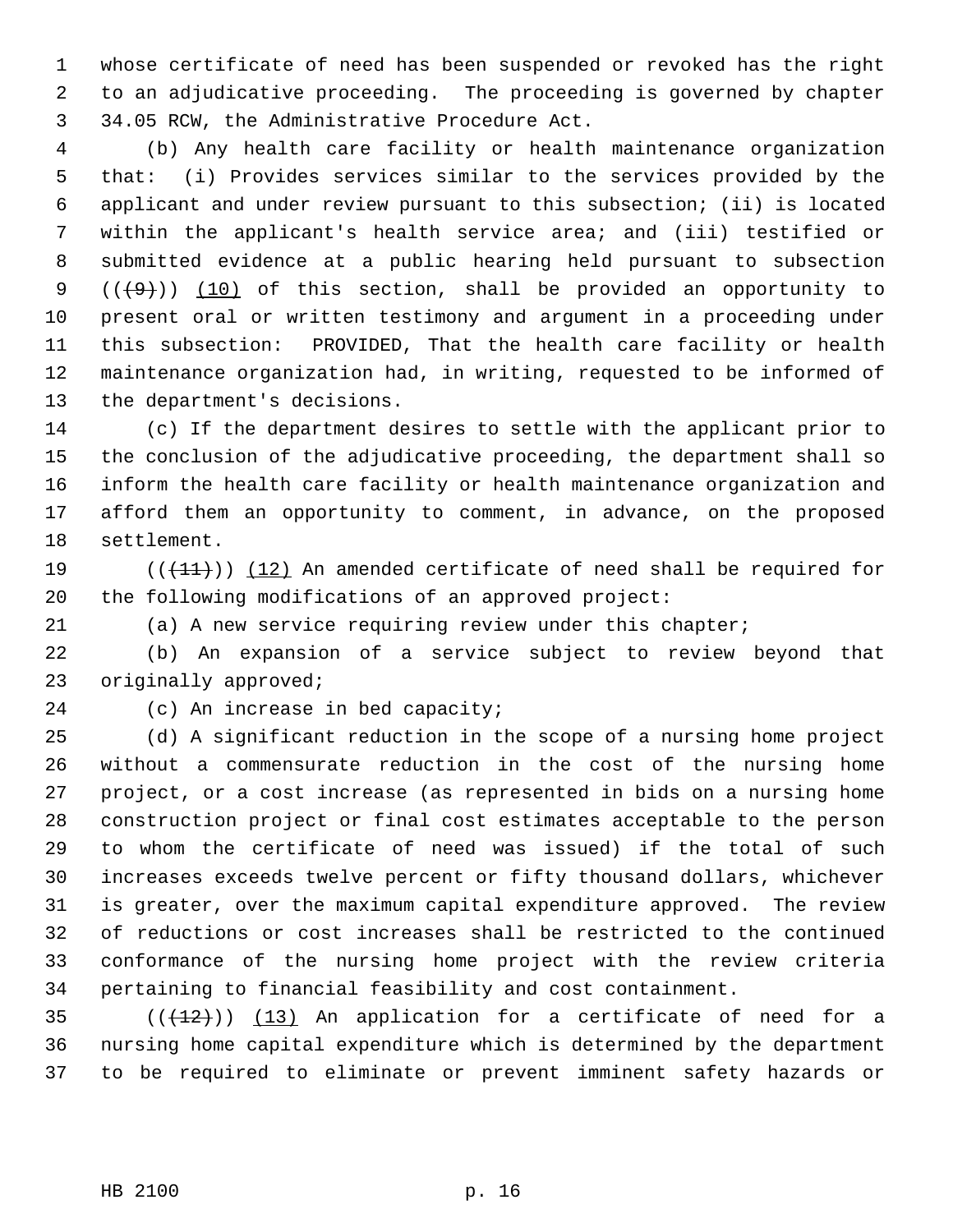correct violations of applicable licensure and accreditation standards shall be approved.

 $(1,13)$  (( $(1,13)$ )) ( $(1,4)$ )(a) Replacement of existing nursing home beds in the same planning area by an existing licensee who has operated the beds for at least one year shall not require a certificate of need under this chapter. The licensee shall give written notice of its intent to replace the existing nursing home beds to the department and shall provide the department with information as may be required pursuant to rule. Replacement of the beds by a party other than the licensee is subject to certificate of need review under this chapter, except as 11 otherwise permitted by subsection  $((+14))$   $(15)$  of this section.

 (b) When an entire nursing home ceases operation, the licensee or any other party who has secured an interest in the beds may reserve his or her interest in the beds for eight years or until a certificate of need to replace them is issued, whichever occurs first. However, the nursing home, licensee, or any other party who has secured an interest in the beds must give notice of its intent to retain the beds to the department of health no later than thirty days after the effective date of the facility's closure. Certificate of need review shall be required for any party who has reserved the nursing home beds except that the need criteria shall be deemed met when the applicant is the licensee who had operated the beds for at least one year, who has operated the beds for at least one year immediately preceding the reservation of the beds, and who is replacing the beds in the same planning area.

 $((+14))$   $(15)$  In the event that a licensee, who has provided the department with notice of his or her intent to replace nursing home 28 beds under subsection  $((+13))$   $(14)(a)$  of this section, engages in unprofessional conduct or becomes unable to practice with reasonable skill and safety by reason of mental or physical condition, pursuant to chapter 18.130 RCW, or dies, the building owner shall be permitted to complete the nursing home bed replacement project, provided the building owner has secured an interest in the beds.

 **Sec. 11.** RCW 70.38.135 and 1989 1st ex.s. c 9 s 607 are each amended to read as follows:

The secretary shall have authority to: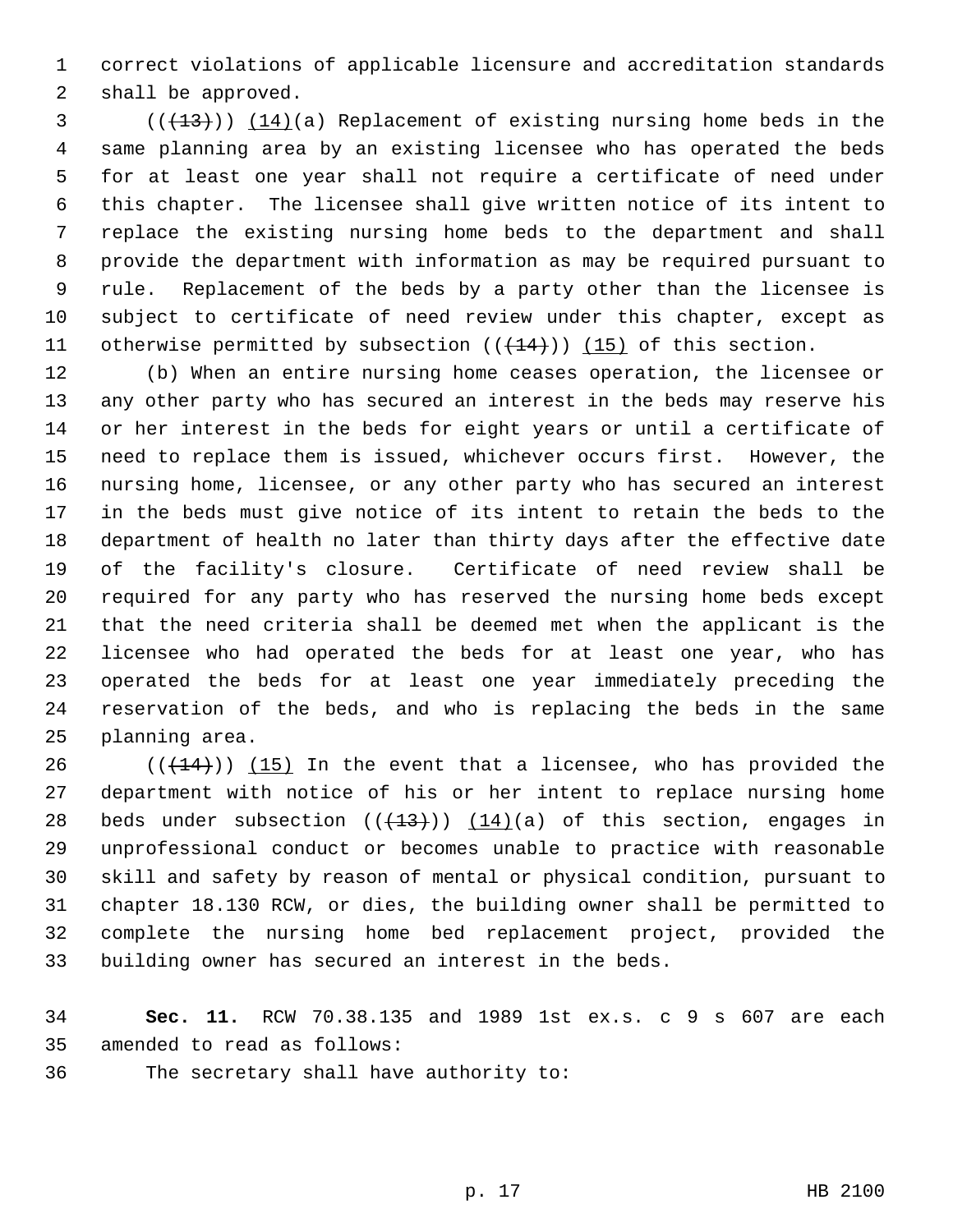(1) Provide when needed temporary or intermittent services of experts or consultants or organizations thereof, by contract, when such services are to be performed on a part time or fee-for-service basis;

 (2) Make or cause to be made such on-site surveys of health care or medical facilities as may be necessary for the administration of the certificate of need program;

 (3) Upon review of recommendations, if any, from the board of 8 health or the Washington health resource strategy commission:

 (a) Promulgate rules under which health care facilities providers doing business within the state shall submit to the department such data related to health and health care as the department finds necessary to the performance of its functions under this chapter;

 (b) Promulgate rules pertaining to the maintenance and operation of medical facilities which receive federal assistance under the provisions of Title XVI;

 (c) Promulgate rules in implementation of the provisions of this chapter, including the establishment of procedures for public hearings for predecisions and post-decisions on applications for certificate of need;

 (d) Promulgate rules providing circumstances and procedures of expedited certificate of need review if there has not been a significant change in existing health facilities of the same type or in the need for such health facilities and services;

 (4) Grant allocated state funds to qualified entities, as defined by the department, to fund not more than seventy-five percent of the costs of regional planning activities, excluding costs related to review of applications for certificates of need, provided for in this chapter or approved by the department; and

 (5) Contract with and provide reasonable reimbursement for qualified entities to assist in determinations of certificates of need.

 **Sec. 12.** RCW 70.38.105 and 2004 c 261 s 6 are each amended to read as follows:

 (1) The department is authorized and directed to implement the certificate of need program in this state pursuant to the provisions of this chapter.

(2) There shall be a state certificate of need program which is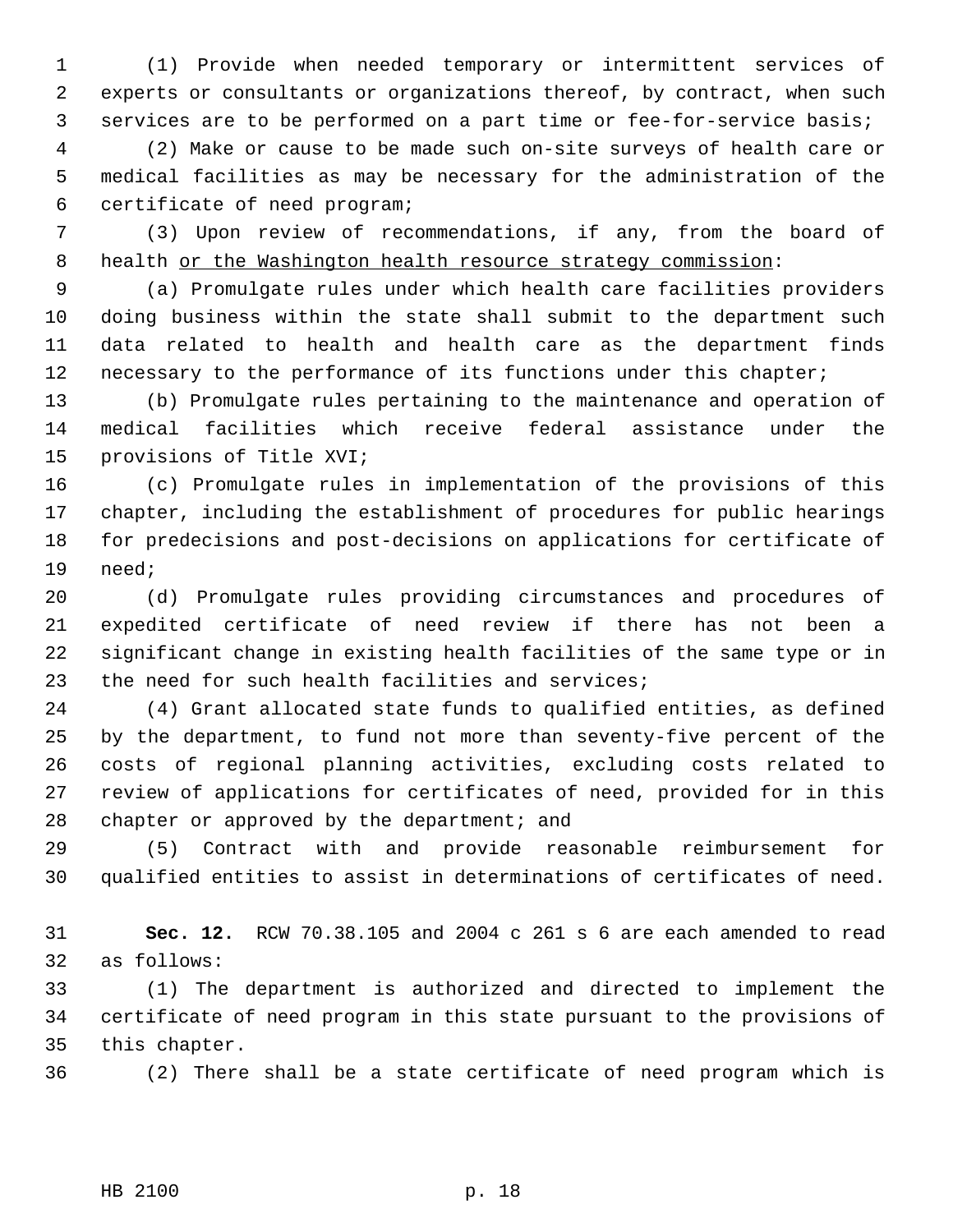administered consistent with the requirements of federal law as necessary to the receipt of federal funds by the state.

 (3) No person shall engage in any undertaking which is subject to certificate of need review under subsection (4) of this section without first having received from the department either a certificate of need or an exception granted in accordance with this chapter.

 (4) The following shall be subject to certificate of need review under this chapter:

 (a) The construction, development, or other establishment of a new health care facility;

 (b) The sale, purchase, or lease of part or all of any existing hospital as defined in RCW 70.38.025;

 (c) Any capital expenditure for the construction, renovation, or alteration of a nursing home which substantially changes the services of the facility after January 1, 1981, provided that the substantial changes in services are specified by the department in rule;

 (d) Any capital expenditure for the construction, renovation, or alteration of a nursing home which exceeds the expenditure minimum as defined by RCW 70.38.025. However, a capital expenditure which is not 20 subject to certificate of need review under  $(a)$ ,  $(b)$ ,  $(c)$ , or  $(e)$  of this subsection and which is solely for any one or more of the following is not subject to certificate of need review:

(i) Communications and parking facilities;

 (ii) Mechanical, electrical, ventilation, heating, and air conditioning systems;

(iii) Energy conservation systems;

 (iv) Repairs to, or the correction of, deficiencies in existing physical plant facilities which are necessary to maintain state licensure, however, other additional repairs, remodeling, or replacement projects that are not related to one or more deficiency citations and are not necessary to maintain state licensure are not exempt from certificate of need review except as otherwise permitted by 33 (d)(vi) of this subsection or RCW 70.38.115( $(\frac{13}{13})$ )  $(14)$ ;

 (v) Acquisition of equipment, including data processing equipment, which is not or will not be used in the direct provision of health services;

(vi) Construction or renovation at an existing nursing home which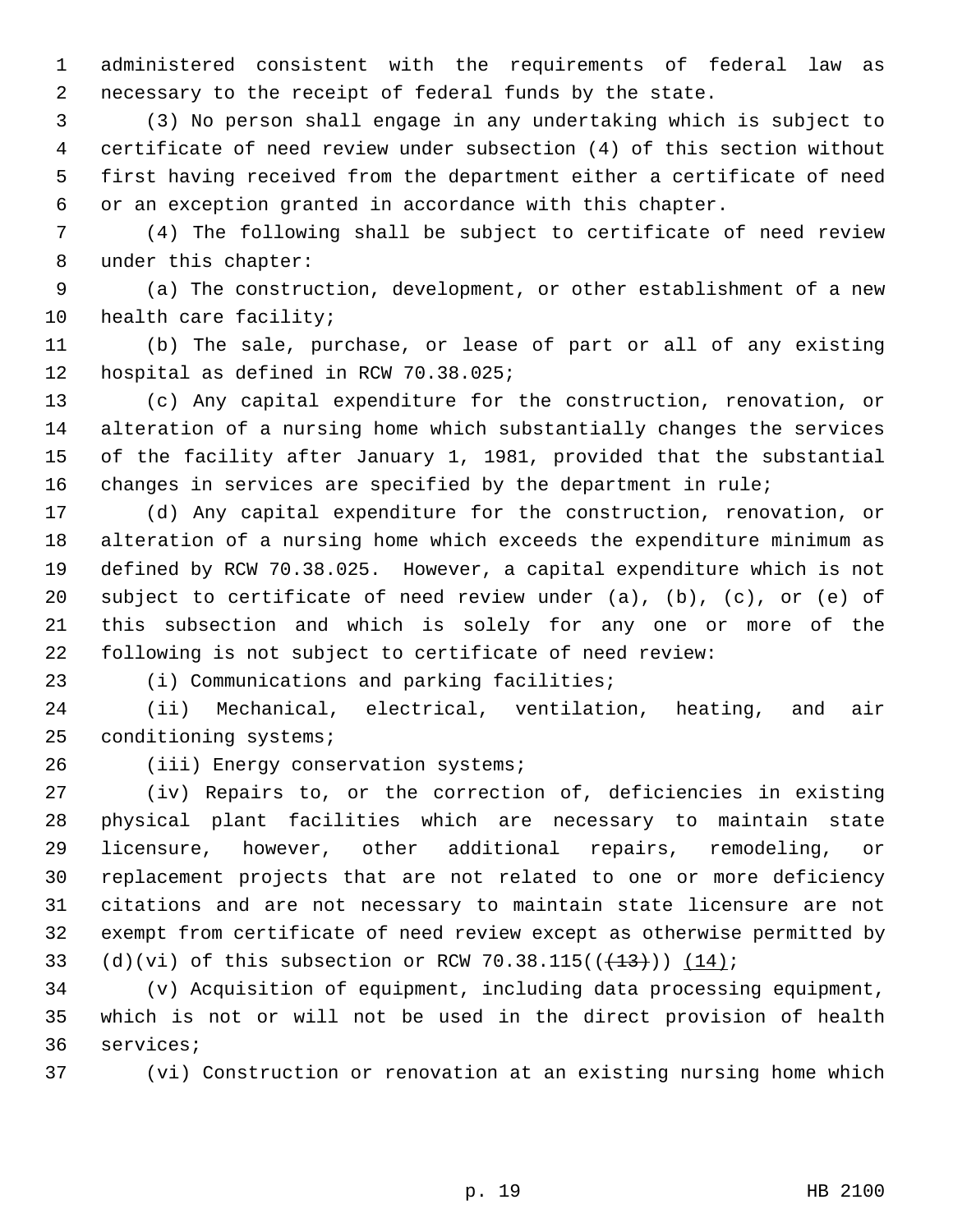involves physical plant facilities, including administrative, dining areas, kitchen, laundry, therapy areas, and support facilities, by an existing licensee who has operated the beds for at least one year;

(vii) Acquisition of land; and

(viii) Refinancing of existing debt;

 (e) A change in bed capacity of a health care facility which increases the total number of licensed beds or redistributes beds among acute care, nursing home care, and boarding home care if the bed redistribution is to be effective for a period in excess of six months, or a change in bed capacity of a rural health care facility licensed under RCW 70.175.100 that increases the total number of nursing home beds or redistributes beds from acute care or boarding home care to nursing home care if the bed redistribution is to be effective for a period in excess of six months. A health care facility certified as a critical access hospital under 42 U.S.C. 1395i-4 may increase its total number of licensed beds to the total number of beds permitted under 42 U.S.C. 1395i-4 for acute care and may redistribute beds permitted under 42 U.S.C. 1395i-4 among acute care and nursing home care without being subject to certificate of need review. If there is a nursing home licensed under chapter 18.51 RCW within twenty-seven miles of the critical access hospital, the critical access hospital is subject to certificate of need review except for:

 (i) Critical access hospitals which had designated beds to provide nursing home care, in excess of five swing beds, prior to December 31, 2003; or

(ii) Up to five swing beds.

 Critical access hospital beds not subject to certificate of need review under this subsection (4)(e) will not be counted as either acute care or nursing home care for certificate of need review purposes. If a health care facility ceases to be certified as a critical access hospital under 42 U.S.C. 1395i-4, the hospital may revert back to the type and number of licensed hospital beds as it had when it requested critical access hospital designation;

 (f) Any new tertiary health services which are offered in or through a health care facility or rural health care facility licensed under RCW 70.175.100, and which were not offered on a regular basis by, in, or through such health care facility or rural health care facility